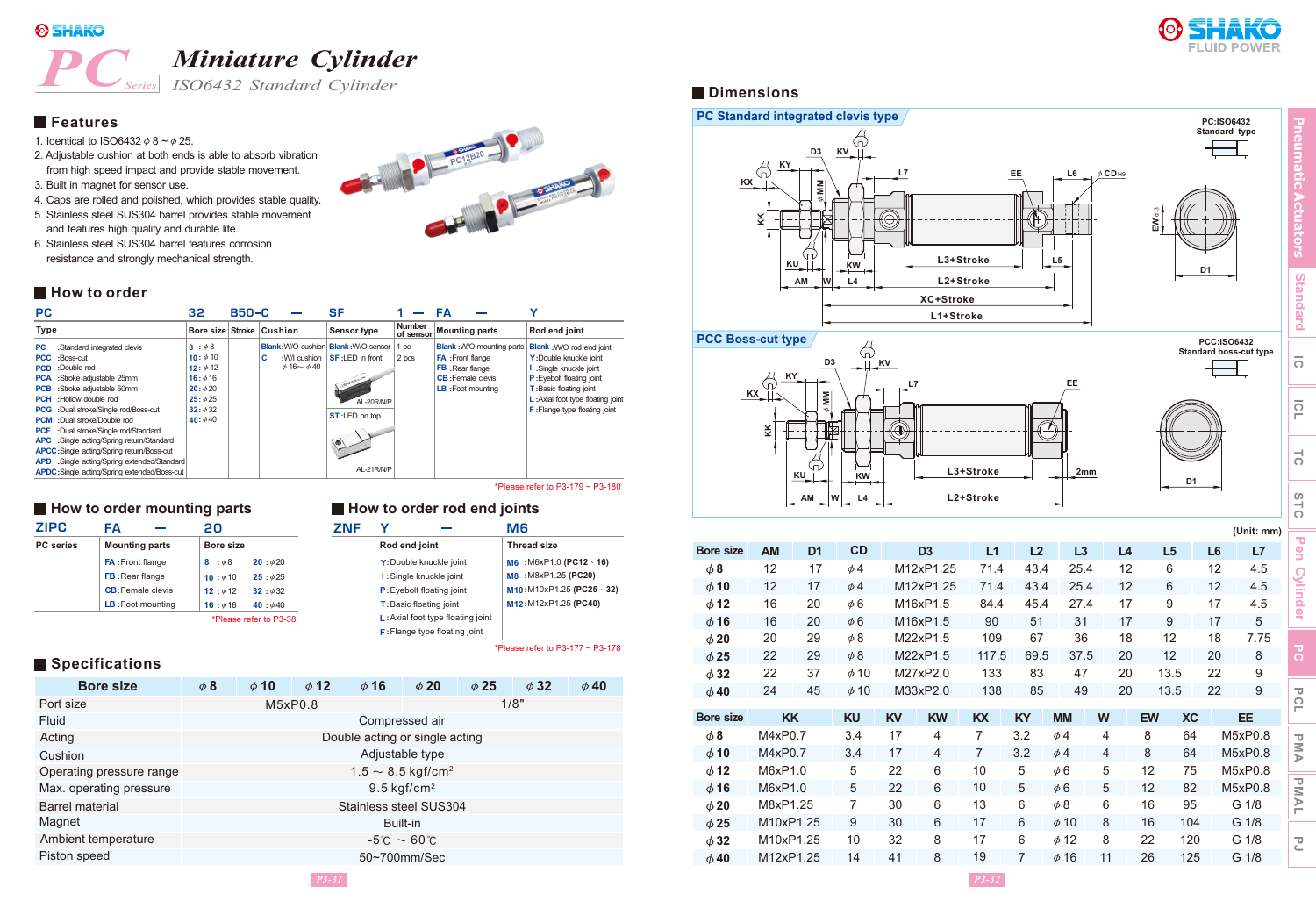

# **PC** *Miniature Cylinder*<br>*PC series ISO6432 Standard Cylinder*



**Pneumatic Actuators**

**Standard**

Standard

**IC**

 $\overline{O}$ 

 $\overline{c}$ 

STC

Pen Cylinder

*Series* **Dimensions** *ISO6432 Standard Cylinder*

### **Dimensions**





|                  |                   |                |      |                   |           |       |                  |           |           |           | (Unit: mm)        |
|------------------|-------------------|----------------|------|-------------------|-----------|-------|------------------|-----------|-----------|-----------|-------------------|
| <b>Bore size</b> | <b>AM</b>         | L <sub>2</sub> | L3   | L <sub>4</sub>    | L7        | L9    | EE               | <b>KU</b> | <b>KV</b> | <b>KW</b> | <b>KX</b>         |
| $\phi$ 8         | $12 \overline{ }$ | 43.4           | 25.4 | $12 \overline{ }$ | 4.5       | 77    | M5xP0.8          | 3.4       | 17        | 4         | 7                 |
| $\phi$ 10        | 12                | 43.4           | 25.4 | 12                | 4.5       | 77    | M5xP0.8          | 3.4       | 17        | 4         | 7                 |
| $\phi$ 12        | 16                | 45.4           | 27.4 | 17                | 4.5       | 89.4  | M5xP0.8          | 5         | 22        | 6         | 10                |
| $\phi$ 16        | 16                | 51             | 31   | 17                | 5         | 95    | M5xP0.8          | 5         | 22        | 6         | 10                |
| $\phi$ 20        | 20                | 67             | 36   | 18                | 7.75      | 115   | G 1/8            | 7         | 30        | 6         | 13                |
| $\phi$ 25        | 22                | 69.5           | 37.5 | 20                | 8         | 125.5 | G 1/8            | 9         | 30        | 6         | 17                |
| $\phi$ 32        | 22                | 83             | 47   | 20                | 9         | 139   | G <sub>1/8</sub> | 10        | 32        | 8         | 17                |
| $\phi$ 40        | 24                | 85             | 49   | 20                | 9         | 147   | G 1/8            | 14        | 41        | 8         | 19                |
| Bore size        | <b>KY</b>         | <b>MM</b>      |      | W                 | <b>KK</b> |       | <b>ZZ</b>        | <b>MH</b> |           | <b>ML</b> | <b>KE</b>         |
| $\phi$ 8         | 3.2               | $\phi$ 4       |      | 4                 | M4xP0.7   |       | 108              | 23.8      |           | 13        | 8                 |
| $\phi$ 10        | 3.2               | $\phi$ 4       |      | 4                 | M4xP0.7   |       | 108              | 23.8      |           | 13        | 8                 |
| $\phi$ 12        | 5                 | $\phi$ 6       |      | 5                 | M6xP1     |       | 134.4            | 34        |           | 20        | $12 \overline{ }$ |
| $\phi$ 16        | 5                 | $\phi$ 6       |      | 5                 | M6xP1     |       | 140              | 34        |           | 20        | 12                |
| $\phi$ 20        | 6                 | $\phi$ 8       |      | 6                 | M8xP1.25  |       | 162              | 33        |           | 20        | 17                |
| $\phi$ 25        | 6                 | $\phi$ 10      |      | 8                 | M10xP1.25 |       | 172.5            | 33        |           | 20        | 17                |
| $\phi$ 32        | 6                 | $\phi$ 12      |      | 8                 | M10xP1.25 |       | 188              | 35        |           | 22        | 22                |
| $\phi$ 40        |                   | $\phi$ 16      |      | 11                | M12xP1.25 |       | 195              | 35        |           | 22        | 27                |
|                  |                   |                |      |                   |           |       |                  |           |           |           |                   |



#### **APC Single acting/Spring return/Standard**



|            | $\Omega$ |
|------------|----------|
|            | ನ        |
|            | STC      |
| 1          |          |
| (Unit: mm) |          |
| L6         |          |
| 18         |          |
| 20         |          |
| 5<br>22    |          |
| 5<br>22    |          |
|            |          |
| EΕ         |          |
| 1/8<br>G   |          |
| G 1/8      |          |

| <b>Bore size</b> | <b>AM</b> | D <sub>1</sub> | CD        | D <sub>3</sub> |           | L1        |    | L2        |           | L3   |           | L4 | L <sub>5</sub> | L <sub>6</sub> |                   |
|------------------|-----------|----------------|-----------|----------------|-----------|-----------|----|-----------|-----------|------|-----------|----|----------------|----------------|-------------------|
| $\phi$ 20        | 20        | 29             | $\phi$ 8  | M22xP1.5       |           | 134       |    | 92        |           | 61   |           | 18 | 12             | 18             | DC                |
| $\phi$ 25        | 22        | 29             | $\phi$ 8  | M22xP1.5       |           | 142.5     |    | 94.5      |           | 62.5 |           | 20 | 12             | 20             | п                 |
| $\phi$ 32        | 22        | 37             | $\phi$ 10 | M27xP2.0       |           | 158       |    | 108       |           | 72   |           | 20 | 13.5           | 22             | Δ                 |
| $\phi$ 40        | 24        | 45             | $\phi$ 10 | M33xP2.0       |           | 163       |    | 110       |           | 74   |           | 20 | 13.5           | 22             | <b>MA</b>         |
|                  |           |                |           |                |           |           |    |           |           |      |           |    |                |                |                   |
| <b>Bore size</b> | L7        |                | <b>KK</b> | <b>KU</b>      | <b>KV</b> | <b>KW</b> | KX | <b>KY</b> | <b>MM</b> | W    | <b>EW</b> |    | <b>XC</b>      | EE             | $\overline{\leq}$ |
| $\phi$ 20        | 7.75      | M8xP1.25       |           | 7              | 30        | 6         | 13 | 6         | $\phi$ 8  | 6    | 16        |    | 120            | G 1/8          | $\geq$            |
| $\phi$ 25        | 8         |                | M10xP1.25 | 9              | 30        | 6         | 17 | 6         | $\phi$ 10 | 8    | 16        |    | 129            | G 1/8          |                   |
| $\phi$ 32        | 9         |                | M10xP1.25 | 10             | 32        | 8         | 17 | 6         | $\phi$ 12 | 8    | 22        |    | 145            | G 1/8          | こ                 |
| $\phi$ 40        | 9         |                | M12xP1.25 | 14             | 41        | 8         | 19 | 7         | $\phi$ 16 | 11   | 26        |    | 150            | G 1/8          |                   |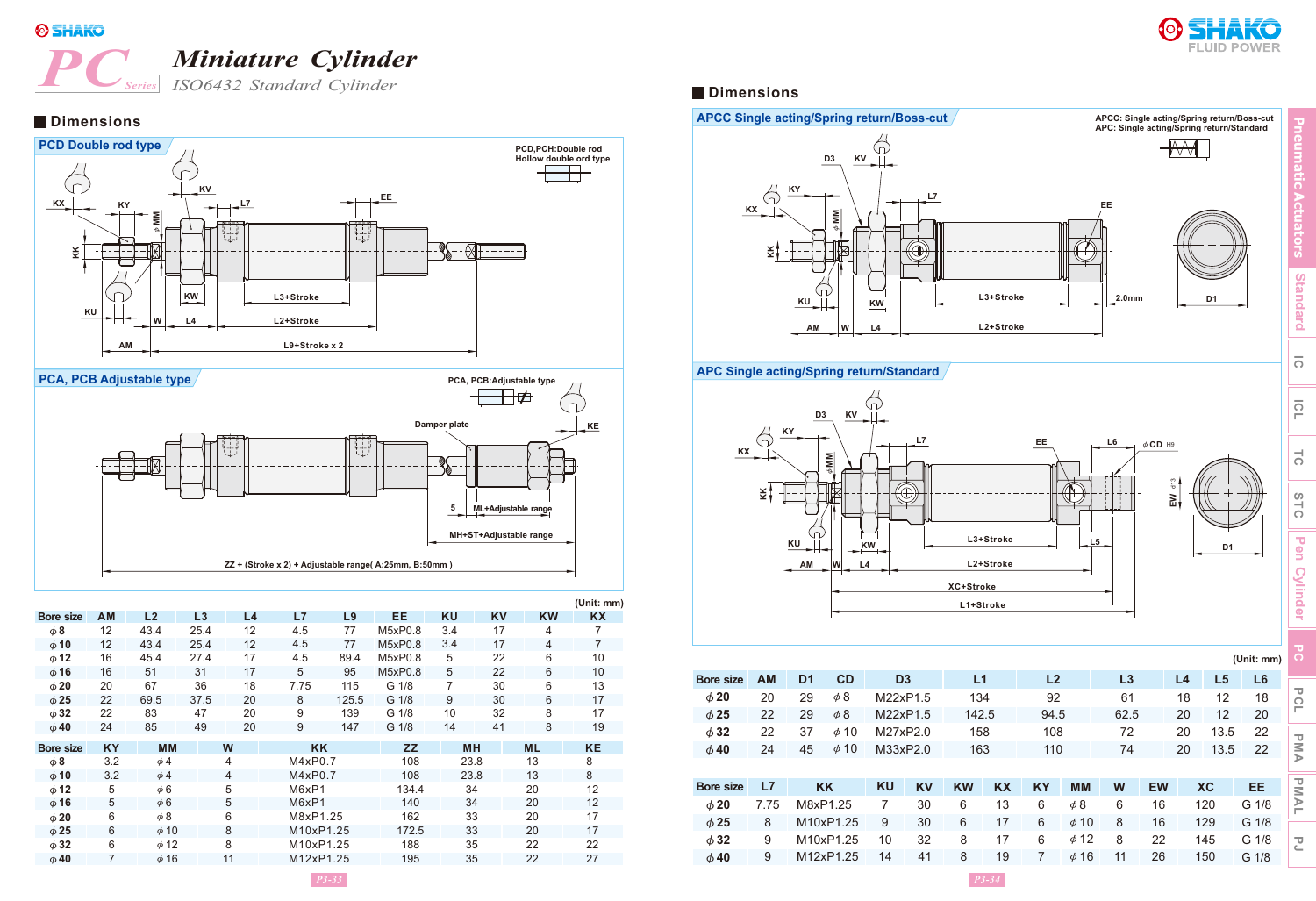# **PC** *Miniature Cylinder*<br>*PC series ISO6432 Standard Cylinder*



*Series* **Dimensions** *ISO6432 Standard Cylinder*

#### **Dimensions**



#### **APD Single acting/Spring extended/Standard**



|                  |           |                |           |                |       |                |      |    |                | (Unit: mm) |
|------------------|-----------|----------------|-----------|----------------|-------|----------------|------|----|----------------|------------|
| <b>Bore size</b> | <b>AM</b> | D <sub>1</sub> | CD        | D <sub>3</sub> | L1    | L <sub>2</sub> | L3   | L4 | L <sub>5</sub> | L6         |
| $\phi$ 20        | 20        | 29             | $\phi$ 8  | M22xP1.5       | 134   | 92             | 61   | 18 | 12             | 18         |
| $\phi$ 25        | 22        | 29             | $\phi$ 8  | M22xP1.5       | 142.5 | 94.5           | 62.5 | 20 | 12             | 20         |
| $\phi$ 32        | 22        | 37             | $\phi$ 10 | M27xP2.0       | 158   | 108            | 72   | 20 | 13.5           | -22        |
| $\phi$ 40        | 24        | 45             | $\phi$ 10 | M33xP2.0       | 163   | 110            | 74   | 20 | 13.5           | -22        |
|                  |           |                |           |                |       |                |      |    |                |            |

| <b>Bore size</b> | <b>L7</b> | <b>KK</b>                                 | KU L | KV KW KX KY     |      | <b>MM</b>                           | <b>W</b> | <b>EW</b> | XC.       | EE.   |
|------------------|-----------|-------------------------------------------|------|-----------------|------|-------------------------------------|----------|-----------|-----------|-------|
| $\phi$ 20        |           | 7.75 M8xP1.25 7 30                        |      | $6\overline{6}$ | 13 6 | $\phi$ 8 6                          |          | 16        | 120       | G 1/8 |
| $\phi$ 25        |           | 8 M10xP1.25 9 30                          |      |                 |      | $6 \t 17 \t 6 \t \t 410 \t 8 \t 16$ |          |           | 129       | G 1/8 |
| $\phi$ 32        |           | 9 M10xP1.25 10 32 8 17 6 <i>¢</i> 12 8 22 |      |                 |      |                                     |          |           | 145 G 1/8 |       |
| $\phi$ 40        |           | M12xP1.25 14 41                           |      | 8               |      | 19 7 $\phi$ 16 11 26                |          |           | 150       | G 1/8 |



|                  |     |     | (Unit: mm)   |
|------------------|-----|-----|--------------|
| <b>Bore size</b> | L8  | L9  | ED           |
| $\phi$ 25        | 98  | 126 | M5xP0.8x20   |
| $\phi$ 32        | 112 | 140 | <b>PT1/8</b> |
| $\phi$ 40        | 116 | 147 | <b>PT1/8</b> |

| <b>ED</b> | • Suitable for vacuum pad.                                                 |
|-----------|----------------------------------------------------------------------------|
| P0.8x20:  | • Vacuum pad and other devices could be directly screwed on to<br>rod end. |
| PT1/8     | • Permanent magnetic is built-in.                                          |
| 10 הדר    |                                                                            |

\*Please refer to page 3-41 PC standard integrated clevis type for other dimensions.



‧Applicable to positioning transportation, quantitative filling, right and left displacement, capable flow control...etc, which is for accuracy and speedy purpose.

\*Please refer to page 3-41 PC standard integrated clevis type for other dimensions.

280

67

φ**40**

103

 $\overline{O}$ 

 $\overline{\mathsf{L}}$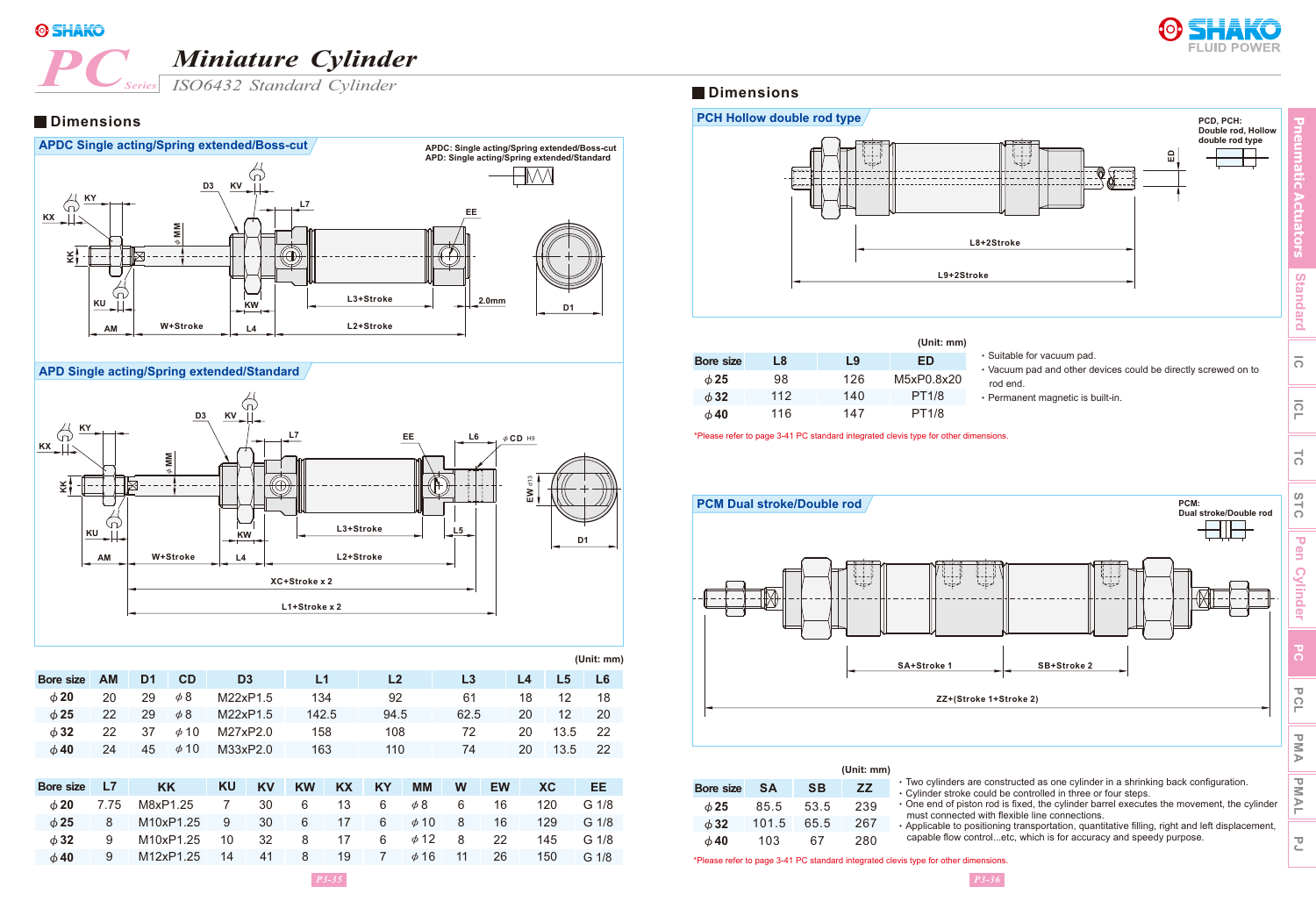## **PCC** *Miniature Cylinder*

**Dimensions**

*Series*



*For ISO air Cylinder*

#### **Dimension of mounting parts**



**Standard**



*ISO6432 Standard Cylinder*

**SA SB ZC ZT** 101.5 103 65.5 67 225.5 234 217 225 φ**32** φ**40 Bore size**

‧Cylinder stroke could be controlled in three steps. ‧Applicable to position transportation, quantitative filling and flow control, right and left displacement. ‧Adjustable cushions on both ends. ‧Permanent magnet is built-in.

\*Please refer to page 3-41 PC standard integrated clevis type for other dimensions.